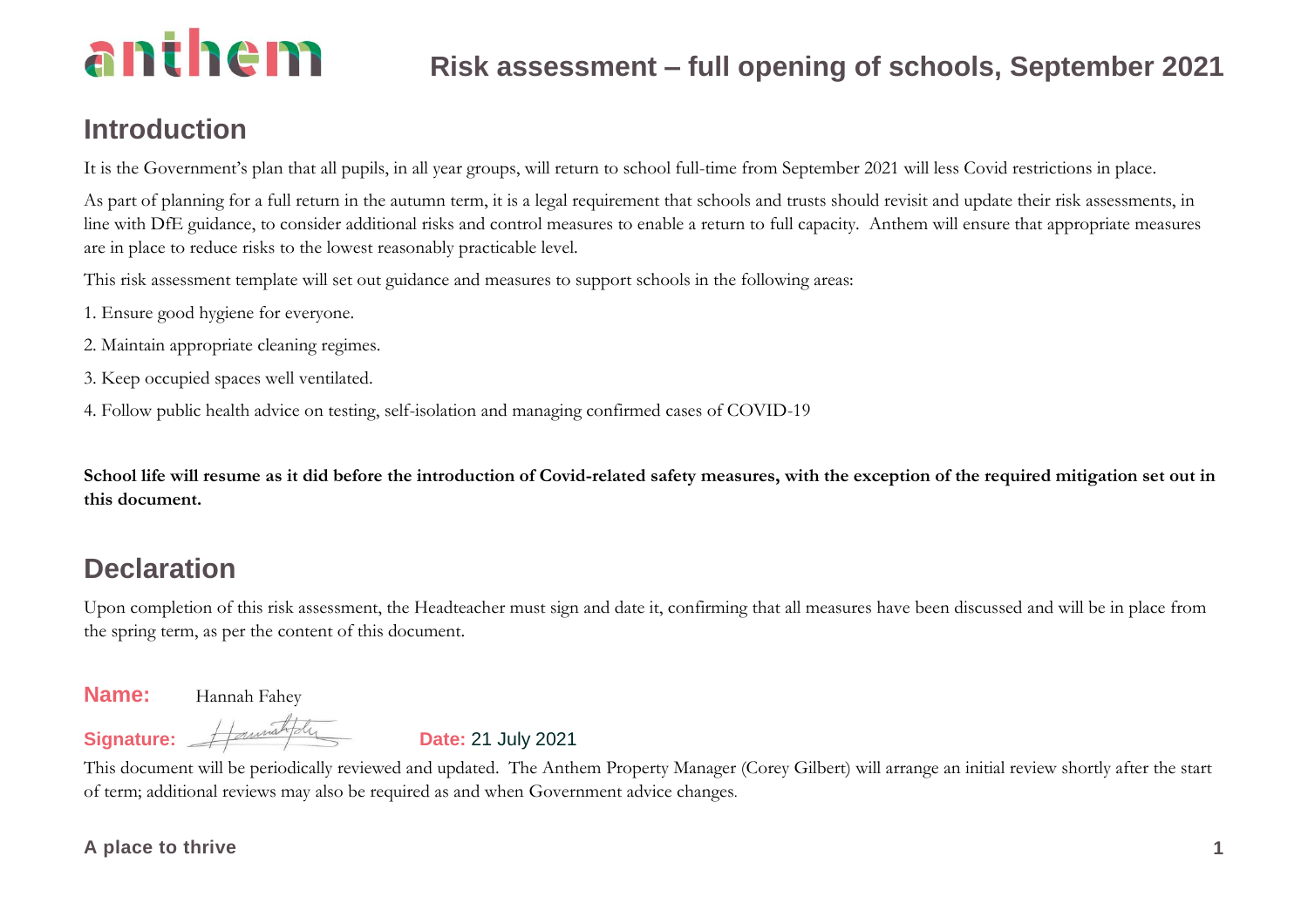| <b>Trust Level</b>                                                                                                                                                                                                                                                                                                                                                                                                                                                                                                                     | <b>School Level</b>                                                                                                                                                                                                                                                                                                                                                                                                                                                                                                                                                                                                                                                                   |
|----------------------------------------------------------------------------------------------------------------------------------------------------------------------------------------------------------------------------------------------------------------------------------------------------------------------------------------------------------------------------------------------------------------------------------------------------------------------------------------------------------------------------------------|---------------------------------------------------------------------------------------------------------------------------------------------------------------------------------------------------------------------------------------------------------------------------------------------------------------------------------------------------------------------------------------------------------------------------------------------------------------------------------------------------------------------------------------------------------------------------------------------------------------------------------------------------------------------------------------|
| (Clarifications, required mitigations and actions for<br>schools)                                                                                                                                                                                                                                                                                                                                                                                                                                                                      | (Mitigation, responses and confirmation that actions have<br>been completed)                                                                                                                                                                                                                                                                                                                                                                                                                                                                                                                                                                                                          |
| School life will resume as it did before the introduction of<br>the Covid-related measures, with the exception of the<br>following areas:                                                                                                                                                                                                                                                                                                                                                                                              |                                                                                                                                                                                                                                                                                                                                                                                                                                                                                                                                                                                                                                                                                       |
| Ensure good hygiene for everyone<br>Hand hygiene - frequent and thorough hand cleaning should now be regular<br>practice. You should continue to ensure that pupils clean their hands<br>regularly. This can be done with soap and water or hand sanitiser.<br>Respiratory hygiene - 'the catch it, bin it, kill it' approach continues to be<br>very important and must continue to be promoted throughout the school<br>premises.<br>Posters and signage should continue to be used to promote both hand and<br>respiratory hygiene. | <b>Sanitising Packs</b><br>Each authorised room for use contains sanitising pack – includes:<br>$\bullet$<br>hand gel, sanitising spray, tissues, gloves, sanitising wipes<br><b>Sanitising Stations</b><br>Sanitising stations located all around the academy include<br>entrance/exit points, canteen entrance, student hub area,<br>classrooms and office<br>All students sanitise on entry to the building and into the canteen<br>Communication<br>Catch it, bin it, kill it posters located around the Academy<br>٠<br>All staff communicated through covid updates and INSET day<br>$\bullet$<br>of COVID secure arrangements and signed to say they have<br>understood these. |
| Maintain appropriate cleaning regimes                                                                                                                                                                                                                                                                                                                                                                                                                                                                                                  | <b>Cleaners (Ridge Crest &amp; Internal)</b>                                                                                                                                                                                                                                                                                                                                                                                                                                                                                                                                                                                                                                          |
| This remains an important part of managing the risks and you must ensure<br>that a regular cleaning schedule is in place. At the very least, frequently used<br>rooms and equipment should be cleaned twice a day (where possible) and if<br>timetabling allows this, to also spot clean other areas as and when required.                                                                                                                                                                                                             | 2x cleaners (during school day)<br>11x cleaners (after school hours)<br>$\bullet$<br>Cleaning schedule (classrooms used by one class only):<br>Enhanced cleaning once per day<br>Ridgecrest Cleaning Staff                                                                                                                                                                                                                                                                                                                                                                                                                                                                            |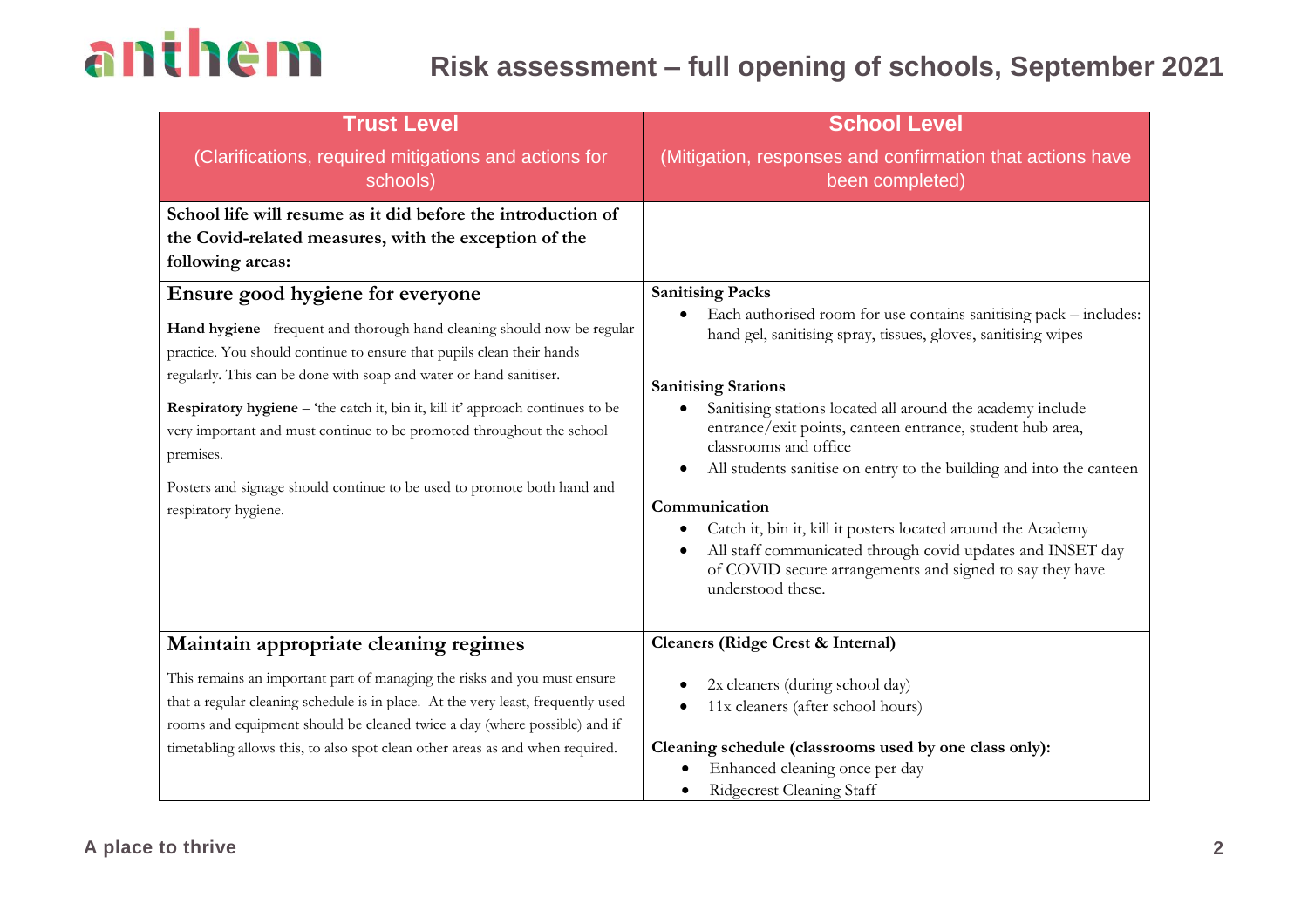| It is no longer required to quarantine or clean coursework, books and other<br>teaching materials prior to being handled, although the use of hand sanitiser<br>should be considered.                                                                                                                                                                                                                                                                                                                                                                                                                                                                                                                                                                                                                                                                                                                                                                                                                                                                                                                                            | Additional: staff to wipe down their workstation upon arrival<br>$\bullet$<br>and prior to leaving (if more than one staff use same classroom)<br>Cleaning schedule (classrooms used by more than one class):<br>Enhanced cleaning once per day by Ridgecrest Cleaning Staff<br>Additional: staff and students to wipe down workstation using<br>disinfectant wipes prior to leaving<br>Cleaning schedule (communal areas):<br>At least twice per day: push plates, handrails, door handles<br>Ridgecrest Cleaning Staff                       |
|----------------------------------------------------------------------------------------------------------------------------------------------------------------------------------------------------------------------------------------------------------------------------------------------------------------------------------------------------------------------------------------------------------------------------------------------------------------------------------------------------------------------------------------------------------------------------------------------------------------------------------------------------------------------------------------------------------------------------------------------------------------------------------------------------------------------------------------------------------------------------------------------------------------------------------------------------------------------------------------------------------------------------------------------------------------------------------------------------------------------------------|------------------------------------------------------------------------------------------------------------------------------------------------------------------------------------------------------------------------------------------------------------------------------------------------------------------------------------------------------------------------------------------------------------------------------------------------------------------------------------------------------------------------------------------------|
| Keep occupied spaces well ventilated<br>It is essential to ensure that occupied space remains well ventilated<br>throughout the school day. This can be achieved by the following measures;<br>Windows: where possible, windows should be opened to increase ventilation<br>around all rooms used by staff and pupils.<br>Doors: bearing in mind fire safety and safeguarding requirements, consider<br>propping doors open to aid with ventilation and to limit handle use.<br>Air-conditioning: the risk of air-conditioning spreading the virus is<br>extremely low, therefore certain types of air-conditioning systems can be<br>used, if required. If a system introduces fresh air into a room, then they can<br>be used in all locations. An air-con system which only recirculates air within<br>the same area (i.e. no fresh air is introduced), they can be used but only if<br>they serve one room only; any air-con system of this type serving multiple<br>rooms must not be used unless the recirculation mode can be deactivated.<br>Ventilation systems: where mechanical ventilation is present, recirculatory | <b>Windows &amp; Doors</b><br>Site team to open window and doors as part of school opening<br>٠<br>arrangements<br>Classroom based staff to support where required<br>$\bullet$<br>Ventilation (window open) staff reminder and how to keep warm<br>in winter months discussed at staff briefing<br><b>Air Conditioning Units</b><br>Units on site serve isolated rooms only – suitable for continued<br>use<br><b>CO2 Monitors</b><br>The Academy will be installing these in September in line<br>$\blacksquare$<br>with Government guidance |
| systems should be adjusted to full fresh air. If this is not possible, systems                                                                                                                                                                                                                                                                                                                                                                                                                                                                                                                                                                                                                                                                                                                                                                                                                                                                                                                                                                                                                                                   |                                                                                                                                                                                                                                                                                                                                                                                                                                                                                                                                                |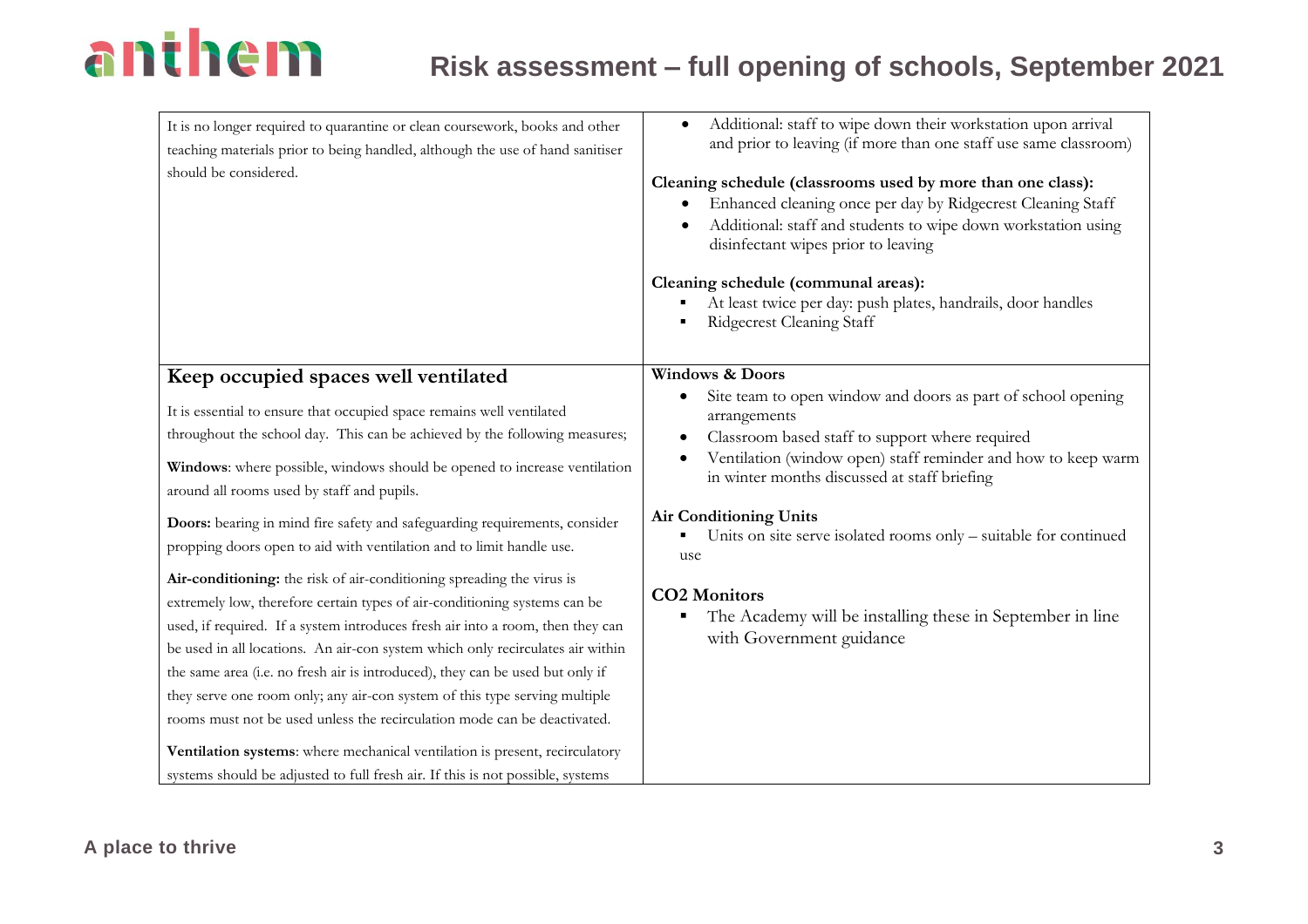| should be operated as normal. Where possible, occupied room windows              |                                                                        |
|----------------------------------------------------------------------------------|------------------------------------------------------------------------|
| should be open. Ventilation to chemical stores should remain operational.        |                                                                        |
| If you are unsure what type of systems are in use, please consider seeking       |                                                                        |
| guidance from a mechanical engineer.                                             |                                                                        |
| Follow public health advice on testing, self-                                    | Communication                                                          |
| isolation and managing confirmed cases of Covid-                                 | COVID update letters sent regularly to parents/carers                  |
| 19                                                                               | COVID updates uploaded to school website                               |
| When an individual develops Covid-19 symptoms: pupils, staff and other           | COVID updates sent to staff and training provided, where               |
| adults should follow public health advice on when to self-isolate and what to    | necessary                                                              |
| do. They should not come into school if they have symptoms, have had a           | Staff record of those vaccinated held on file - update required        |
| positive LFD or PCR test result or have been instructed to self-isolate.         | during INSET day, 1st September 2021                                   |
| If anyone in your school develops COVID-19 symptoms, however mild, you           | <b>COVID Lead</b>                                                      |
| should send them home, request that a PCR test is taken and that they follow     | SNA provided COVID handover to Principal, Chris Currie and SLT to      |
| any public health advice provided.                                               | ensure continued smooth running of managing covid cases and queries as |
| For everyone with symptoms, they should avoid using public transport and,        | per government guidelines.                                             |
| wherever possible, be collected by a member of their family or household.        | COVID Lead from September: Christopher Currie                          |
| If a pupil is awaiting collection, they should be left in a room on their own if | <b>Isolation Room</b>                                                  |
| possible and safe to do so. A window should be opened for fresh air              | Meeting Room 1                                                         |
| ventilation if possible. Appropriate PPE should also be used if close contact    | PPE items in stock (mask, disposable gloves, face shield, disposable   |
| is necessary. The following PPE should be provided, as and when required;        | apron)<br>Anthem Flowchart                                             |
| a fluid-resistant surgical face-mask                                             | Medical Bin                                                            |
| a visor (to further protect from bodily fluids)                                  | Bottled water                                                          |
| disposable gloves                                                                | Tissue                                                                 |
| disposable aprons                                                                | Sanitising Spray                                                       |
|                                                                                  | Sanitising Gel                                                         |
| Staff, parents and pupils should be encouraged to arrange a PCR test if they     | Instruction Communication Slip for parents<br>Infra-Red Thermometer    |
| believe they have been in close contact with a person who tested positive for    |                                                                        |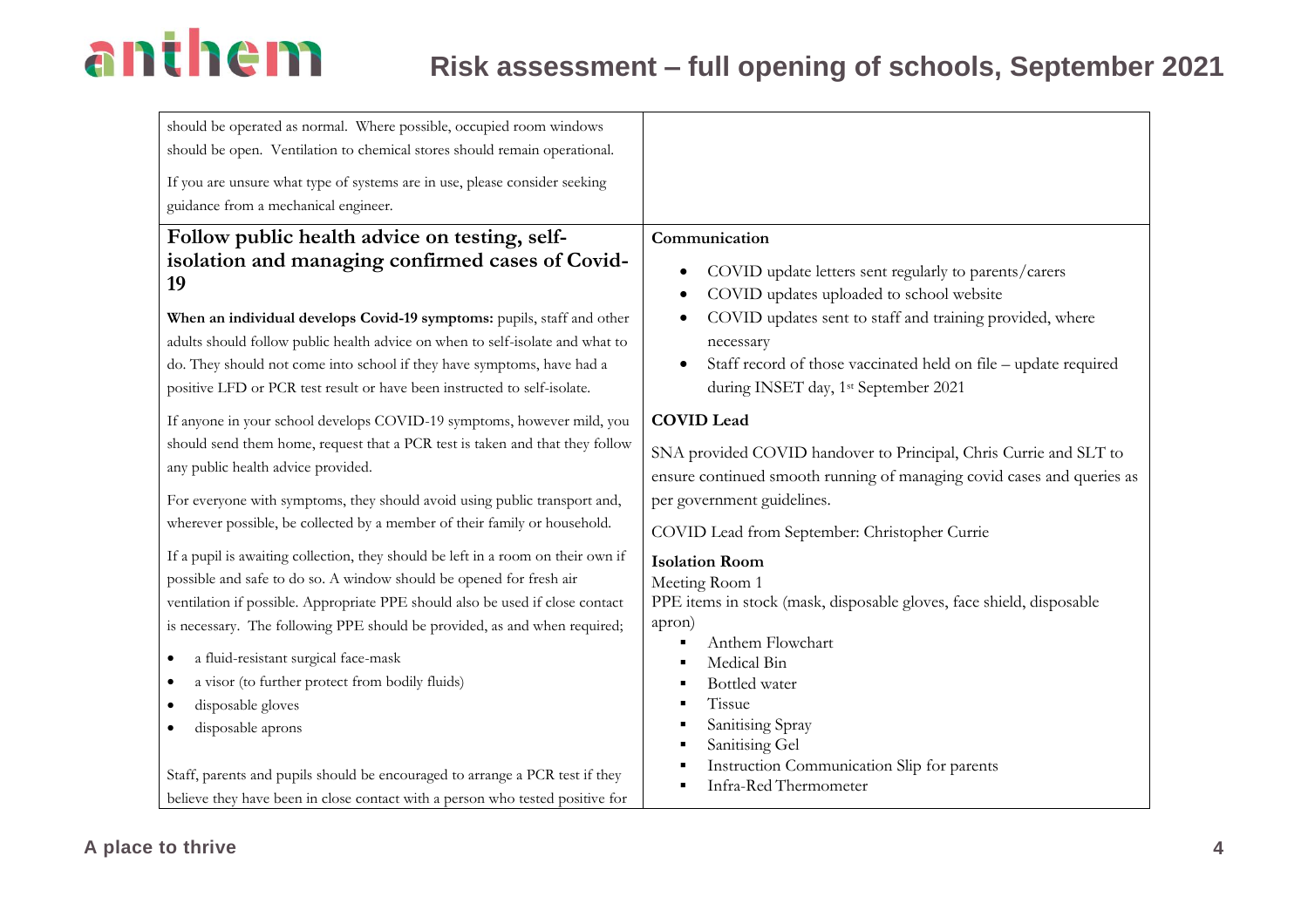### **Risk assessment – full opening of schools, September 2021**

Covid-19. Unless they develop symptoms or have received a positive LFD test, individuals do not need to isolate whilst waiting for their PCR test result.

Unless advised to do so by PHE, your local health protection team or any other public health representative, you will **not** be required to send close contacts home (who are not symptomatic) or to undertake contact tracing.

**However, adults who are not fully vaccinated will still need to isolate if they are close contacts.**

**Asymptomatic testing:** as pupils will potentially mix with lots of other people during the summer holidays, all secondary school pupils should receive 2 on-site lateral flow device tests, 3 to 5 days apart, on their return in the autumn term. Students must have had both tests before they enter the classroom. For any new staff member or students joining the school, consent must be obtained prior to the tests being taken. Staff or students who did not provide consent during the 2020/21 academic year should again be asked if consent can be granted.

Settings may commence testing from 3 working days before the start of term and can stagger return of pupils across the first week to manage this. Pupils should then continue to test twice weekly at home until the end of September, when this will be reviewed.

Staff should be issued with testing kits and should undertake twice weekly home tests whenever they are on site until the end of September, when this will also be reviewed.

Secondary schools should also retain a small asymptomatic testing site (ATS) on-site until further notice so they can offer testing to pupils who are unable to test themselves at home.

**Example 1** Face shields issues to every Designated First Aider

#### **E-Learning COVID Awareness Training**

• Completed by staff summer term 2021

#### **Training in COVID-19 First Aid Protocol and PPE**

- Completed on Thursday 11 June 2020, 3pm
- Flowchart awareness

#### **Training in Recognising Symptoms, Protocol and H&S in school**

■ Completed on Thursday 11 June 2020, 9.30am

#### **First Aid Recording**

- Medical Tracker system in place from September (webbased system)
- Completed training to key staff on Monday 8<sup>th</sup> June 2020

Refresher training provided during September inset days

#### **Asymptomatic Testing Centre**

| <b>Year Group</b> | 1 <sup>st</sup> Test | 2 <sup>nd</sup> Test |
|-------------------|----------------------|----------------------|
| Year 7            | 3 September          | 8 September          |
| Year 12/13        | 3 September          | 8 September          |
| Year 10           | 6 September          | 9 September          |
| Year 11           | 6 September          | 9 September          |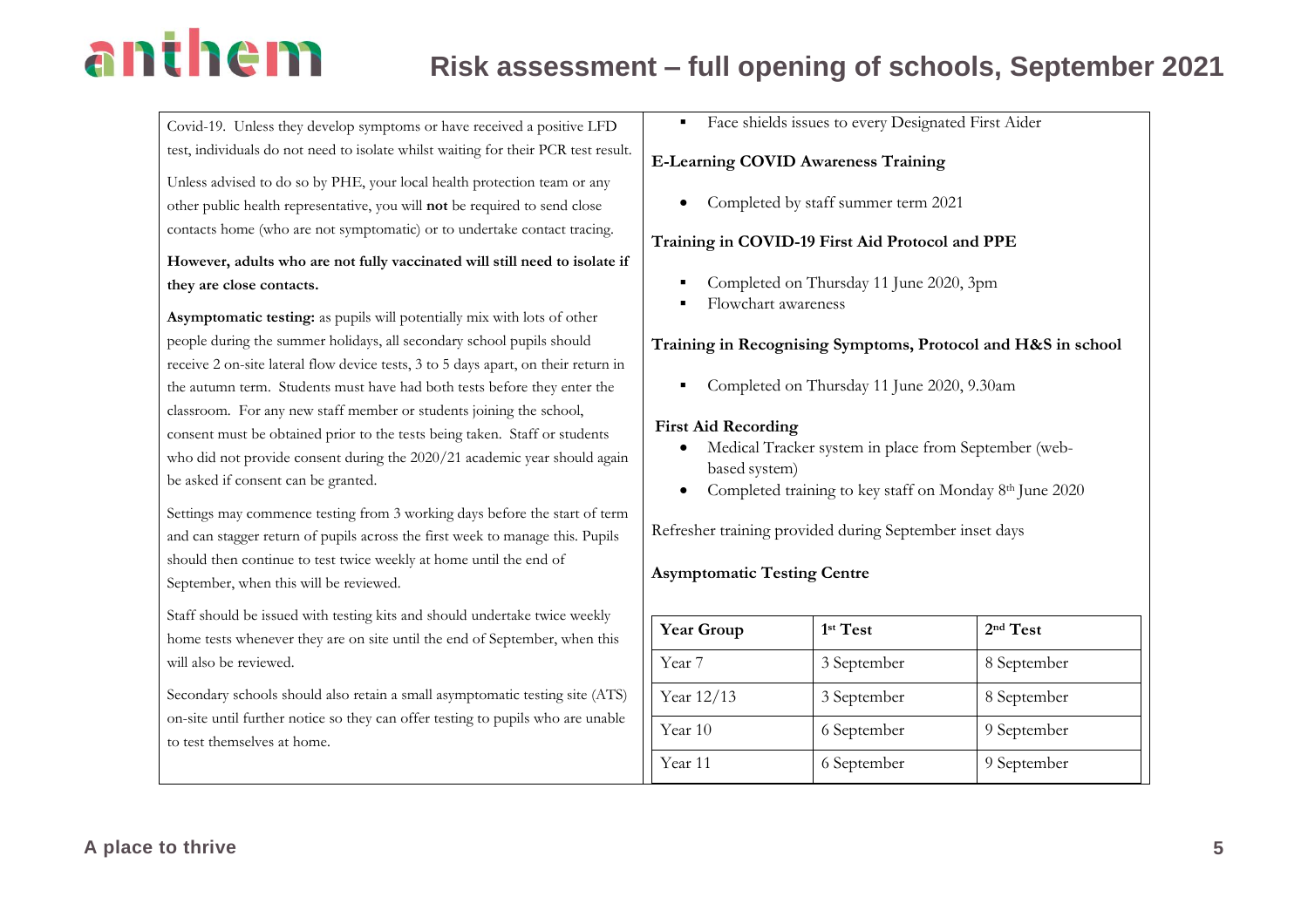| There is no need for primary age pupils (those in year 6 and below) to test                                                                                                                                                                                                                                                                                                                                                                                                                                                                                                                                                                                                                                                                                                                                                                                                                                                                                                                                                                                                                                                                                                         | Year 8                                                                                                                                      | 7 September                                                                                                                                                                                                                                                                                                                                                                                                                                                                                                                                                                                                                                                                                                                                                                         | $10$ September                                                                                                                                                                                      |
|-------------------------------------------------------------------------------------------------------------------------------------------------------------------------------------------------------------------------------------------------------------------------------------------------------------------------------------------------------------------------------------------------------------------------------------------------------------------------------------------------------------------------------------------------------------------------------------------------------------------------------------------------------------------------------------------------------------------------------------------------------------------------------------------------------------------------------------------------------------------------------------------------------------------------------------------------------------------------------------------------------------------------------------------------------------------------------------------------------------------------------------------------------------------------------------|---------------------------------------------------------------------------------------------------------------------------------------------|-------------------------------------------------------------------------------------------------------------------------------------------------------------------------------------------------------------------------------------------------------------------------------------------------------------------------------------------------------------------------------------------------------------------------------------------------------------------------------------------------------------------------------------------------------------------------------------------------------------------------------------------------------------------------------------------------------------------------------------------------------------------------------------|-----------------------------------------------------------------------------------------------------------------------------------------------------------------------------------------------------|
| over the summer period.                                                                                                                                                                                                                                                                                                                                                                                                                                                                                                                                                                                                                                                                                                                                                                                                                                                                                                                                                                                                                                                                                                                                                             | Year 9                                                                                                                                      | 7 September                                                                                                                                                                                                                                                                                                                                                                                                                                                                                                                                                                                                                                                                                                                                                                         | 10 September                                                                                                                                                                                        |
| Year 6 pupils transitioning into Year 7 will be offered the 2 tests at an ATS at<br>the beginning of the autumn term when they start at their secondary school.<br>Schools may choose, however, to start testing year 6 pupils earlier, including<br>in summer schools, depending on their local circumstances.<br>Confirmatory PCR tests: staff and pupils with a positive LFD test result<br>should self-isolate in line with stay-at-home guidance. They will also need to<br>get a free PCR test to check if they have COVID-19.<br>Whilst awaiting the PCR result, the individual should continue to self-isolate.<br>If the PCR test is taken within 2 days of the positive lateral flow test, and is<br>negative, it overrides the self-test LFD test and the pupil can return to<br>school, as long as the individual doesn't have COVID-19 symptoms.<br>Clinically extremely vulnerable children (CEV): all CEV children and<br>young people should attend their education setting unless they are one of the<br>very small number of children and young people under paediatric or other<br>specialist care who have been advised by their GP or clinician not to attend. | Key actions:<br>$\blacksquare$<br>training<br>П<br>п<br>$\blacksquare$<br>٠<br>Clinically extremely vulnerable children (CEV):<br>$\bullet$ | Create a new 'COVID Test Results Register' to include all<br>twice weekly lateral flow results)<br>Create testing list and timings and share with all relevant staff,<br>especially registration assistants and student support.<br>Site team to set up testing centre:<br>7x testing stations (if possible)<br>4x registration stations (AGA/HFA to decide if agency<br>staff will register or students will register at home)<br>1x Results Recorder Desk<br>https://drive.google.com/drive/folders/1F-<br>AkAdbR62e5YOgCQOPAnR6 pmVzpWpN<br>Families with children that fall into the CEV category are being<br>contacted for one to one meetings with AGA and Student<br>Support over the first two weeks. This is in light of guidance<br>change around CEV children's status. | CCU lead to meet with testing team and delegate tasks/refresher<br>students including new year 7's and staff including new staff (for<br>Site Team to check delivery schedule of tests and barcodes |
| Visitors and contractors: to help with managing the risks on-site, schools<br>should consider retaining any virtual and pre-booking arrangements in place                                                                                                                                                                                                                                                                                                                                                                                                                                                                                                                                                                                                                                                                                                                                                                                                                                                                                                                                                                                                                           | $\bullet$                                                                                                                                   | Virtual meeting will be conducted where possible.<br>Those arranging meetings on site will be required to inform<br>visitor to take a lateral flow test 24 hours before visit                                                                                                                                                                                                                                                                                                                                                                                                                                                                                                                                                                                                       |                                                                                                                                                                                                     |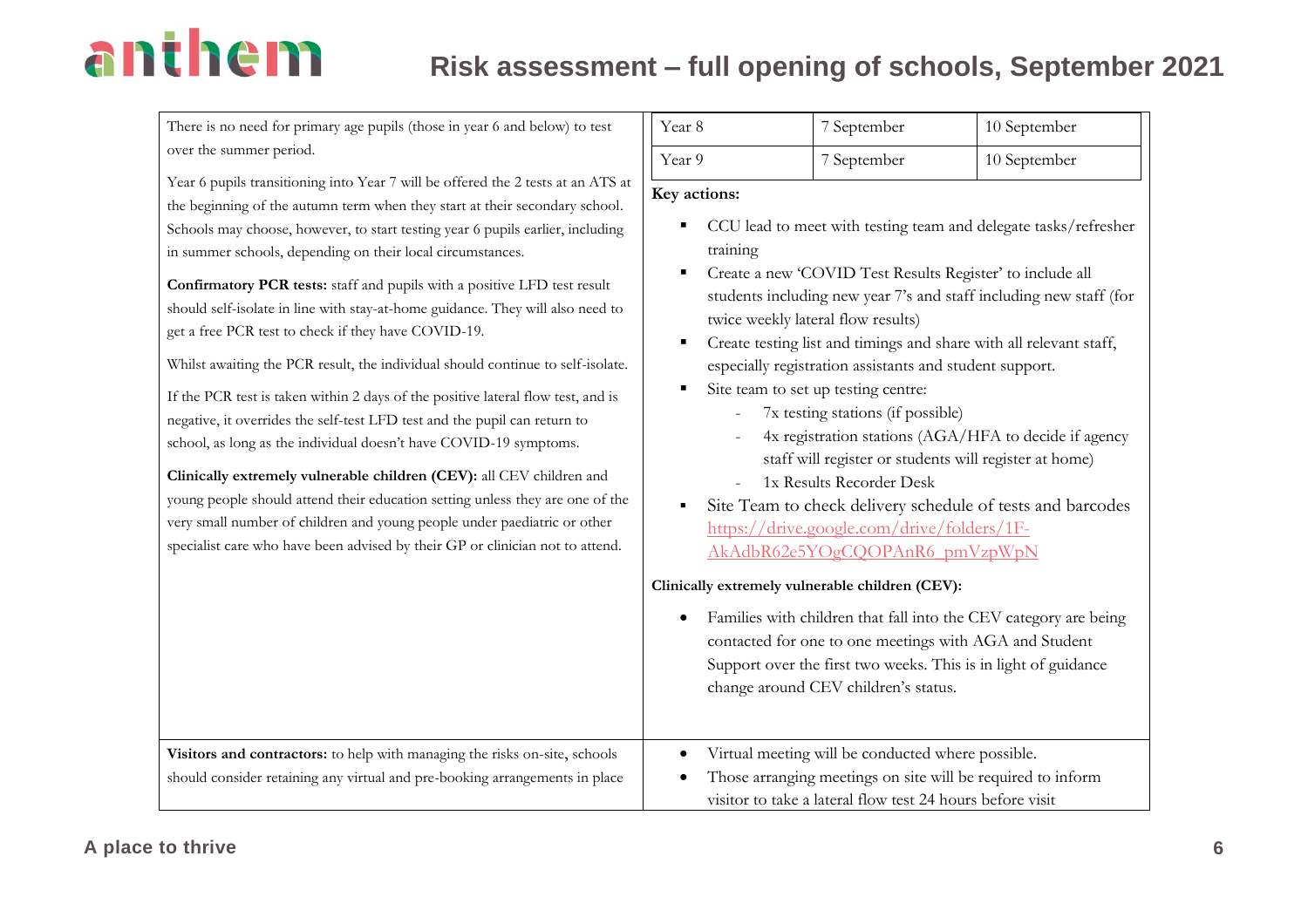| for visitors and contractors, and to also request that a LFD test is completed<br>up-to 24hrs before their scheduled visit to the school.<br>Visitors and contractors should be asked to wear a face covering when<br>moving around the site (consider having a stock of face masks available at<br>main reception). | Main reception to keep spare face masks available for visitors<br>٠<br>Contingency action plan refers to limiting and stopping external<br>$\bullet$<br>visitors from coming onto the Academy site.                                                                                                                                    |
|----------------------------------------------------------------------------------------------------------------------------------------------------------------------------------------------------------------------------------------------------------------------------------------------------------------------|----------------------------------------------------------------------------------------------------------------------------------------------------------------------------------------------------------------------------------------------------------------------------------------------------------------------------------------|
| Lettings: lettings can resume but should follow any national or local<br>guidance in place. You should ensure that any area used is cleaned prior to<br>being used by the school again.                                                                                                                              | Lettings managed externally by Schools Plus<br>$\bullet$<br>Risk assessment held on site by Facilities Manager and Director<br>$\bullet$<br>of School Business<br>In the first instance, external lettings only (astro, tennis court,<br>$\bullet$<br>basketball court) to be reviewed once new Academy Business<br>Director commences |
| If you have several confirmed cases within 14 days, you may have an                                                                                                                                                                                                                                                  | Contingency framework/Outbreak Management Plan                                                                                                                                                                                                                                                                                         |
| outbreak. You should contact both your Education Director and Sheila                                                                                                                                                                                                                                                 | This has been prepared to reintroduce more mitigations if there is                                                                                                                                                                                                                                                                     |
| McKenzie. You should also call the dedicated advice service who will                                                                                                                                                                                                                                                 | an outbreak in school or in the local area. These mitigations                                                                                                                                                                                                                                                                          |
| escalate the issue to your local health protection team where necessary                                                                                                                                                                                                                                              | include:                                                                                                                                                                                                                                                                                                                               |
| and advise if any additional action is required, such as implementing                                                                                                                                                                                                                                                | Face coverings in communal areas and/or classrooms for                                                                                                                                                                                                                                                                                 |
| elements of your outbreak management plan. You can reach them by                                                                                                                                                                                                                                                     | staff and secondary students (never primary pupils)                                                                                                                                                                                                                                                                                    |
| calling the DfE helpline on 0800 046 8687 and selecting option 1 for                                                                                                                                                                                                                                                 | On site testing of staff and/or students<br>$\bullet$                                                                                                                                                                                                                                                                                  |
| advice on the action to take in response to a positive case.                                                                                                                                                                                                                                                         | Shielding of clinically extremely vulnerable staff and<br>$\bullet$                                                                                                                                                                                                                                                                    |
| If an outbreak is confirmed, please refer to your Outbreak                                                                                                                                                                                                                                                           | pupils/students - however this would only be with                                                                                                                                                                                                                                                                                      |
| Management Plan for information on next steps.                                                                                                                                                                                                                                                                       | directors from government level.                                                                                                                                                                                                                                                                                                       |
|                                                                                                                                                                                                                                                                                                                      | Stopping trips, open days, parents evenings, transition days,<br>live performances, etc or moving online                                                                                                                                                                                                                               |
|                                                                                                                                                                                                                                                                                                                      | Attendance restrictions giving priority to vulnerable pupils<br>о<br>and critical worker families                                                                                                                                                                                                                                      |
|                                                                                                                                                                                                                                                                                                                      | Support for vulnerable children that are not in school and<br>the provision of free school meals to those that are eligible                                                                                                                                                                                                            |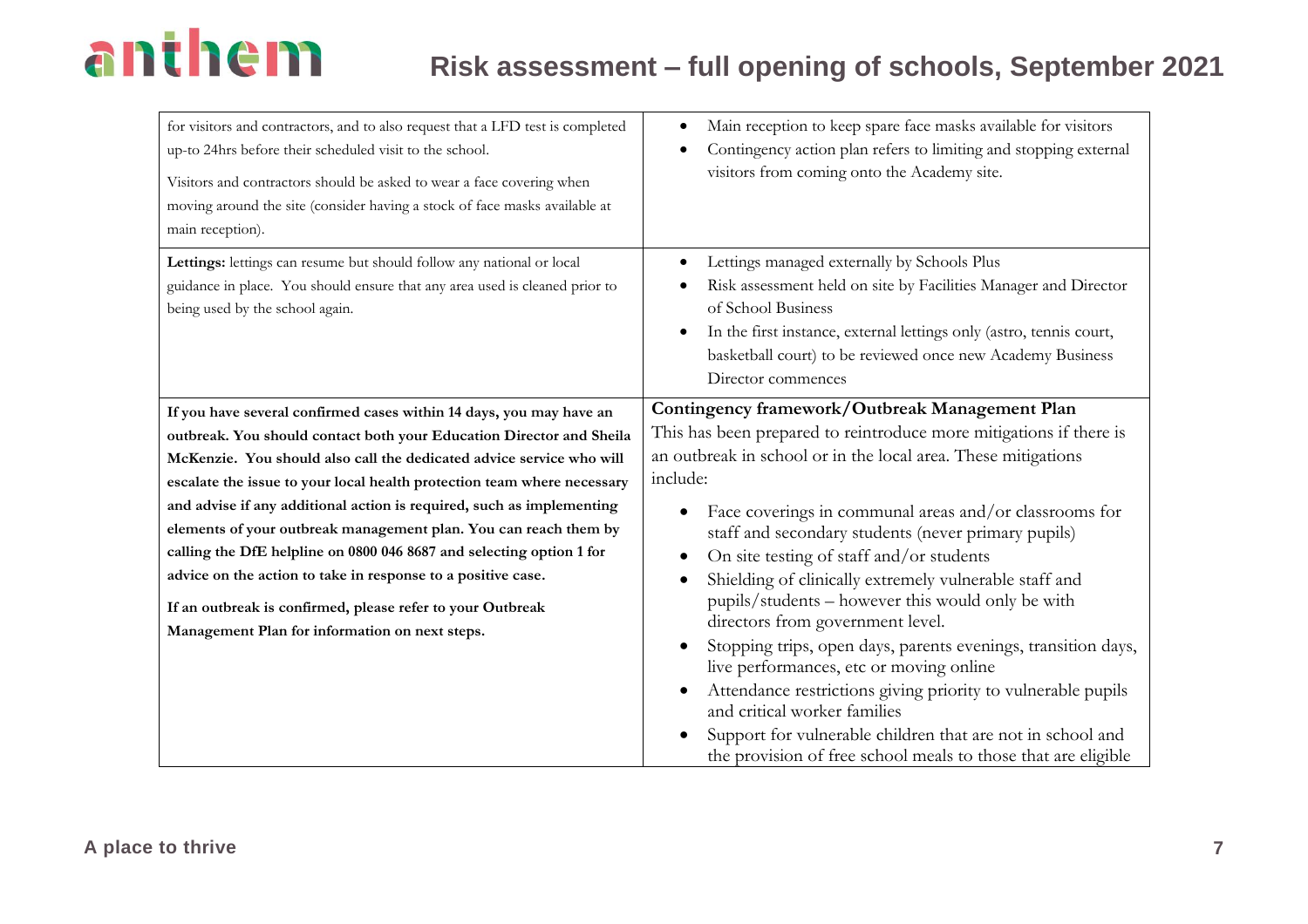| These additional mitigations will only be introduced with<br>instructions from Merton Health Protection Team.                                                                                                                                                                                                                                                                                                                                                                                                                                                                                                                                                                                                                                                                                                            |
|--------------------------------------------------------------------------------------------------------------------------------------------------------------------------------------------------------------------------------------------------------------------------------------------------------------------------------------------------------------------------------------------------------------------------------------------------------------------------------------------------------------------------------------------------------------------------------------------------------------------------------------------------------------------------------------------------------------------------------------------------------------------------------------------------------------------------|
| <b>Actions from September</b>                                                                                                                                                                                                                                                                                                                                                                                                                                                                                                                                                                                                                                                                                                                                                                                            |
| Academy Business Director will keep COVID case log up to date<br>at all times.                                                                                                                                                                                                                                                                                                                                                                                                                                                                                                                                                                                                                                                                                                                                           |
| Manage confirmed cases of coronavirus (COVID-19) amongst the<br>school community:                                                                                                                                                                                                                                                                                                                                                                                                                                                                                                                                                                                                                                                                                                                                        |
| If we have 5 or more confirmed positive cases of either<br>$\bullet$<br>staff or students/pupils, where we believe the individuals<br>concerned are likely to have mixed closely we will contact<br>Anthem Trust colleagues, Sheila McKenzie and Jane Coley<br>(Education Director) and Merton local Health Protection<br>Team.<br>If at any time a member of staff or pupil/student of the<br>school is hospitalised we will immediately conatct Anthem<br>Trust colleagues, Sheila McKenzie and Jane Coley<br>(Education Director) and Merton local Health Protection<br>Team.<br>If a member of staff tests positive we will notify Self-<br>Isolation Service Hub on 020 3743 6715.<br>We will continue to communicate with staff and parents<br>$\bullet$<br>when a case has been identified and encourage testing. |
| Key contacts:                                                                                                                                                                                                                                                                                                                                                                                                                                                                                                                                                                                                                                                                                                                                                                                                            |
| Contact DfE: 0800 046 8687                                                                                                                                                                                                                                                                                                                                                                                                                                                                                                                                                                                                                                                                                                                                                                                               |
| Info: Local Health Protection Team for Merton<br>PHE South London Health Protection Team,<br>Floor 3C Skipton House, 80 London Road,                                                                                                                                                                                                                                                                                                                                                                                                                                                                                                                                                                                                                                                                                     |